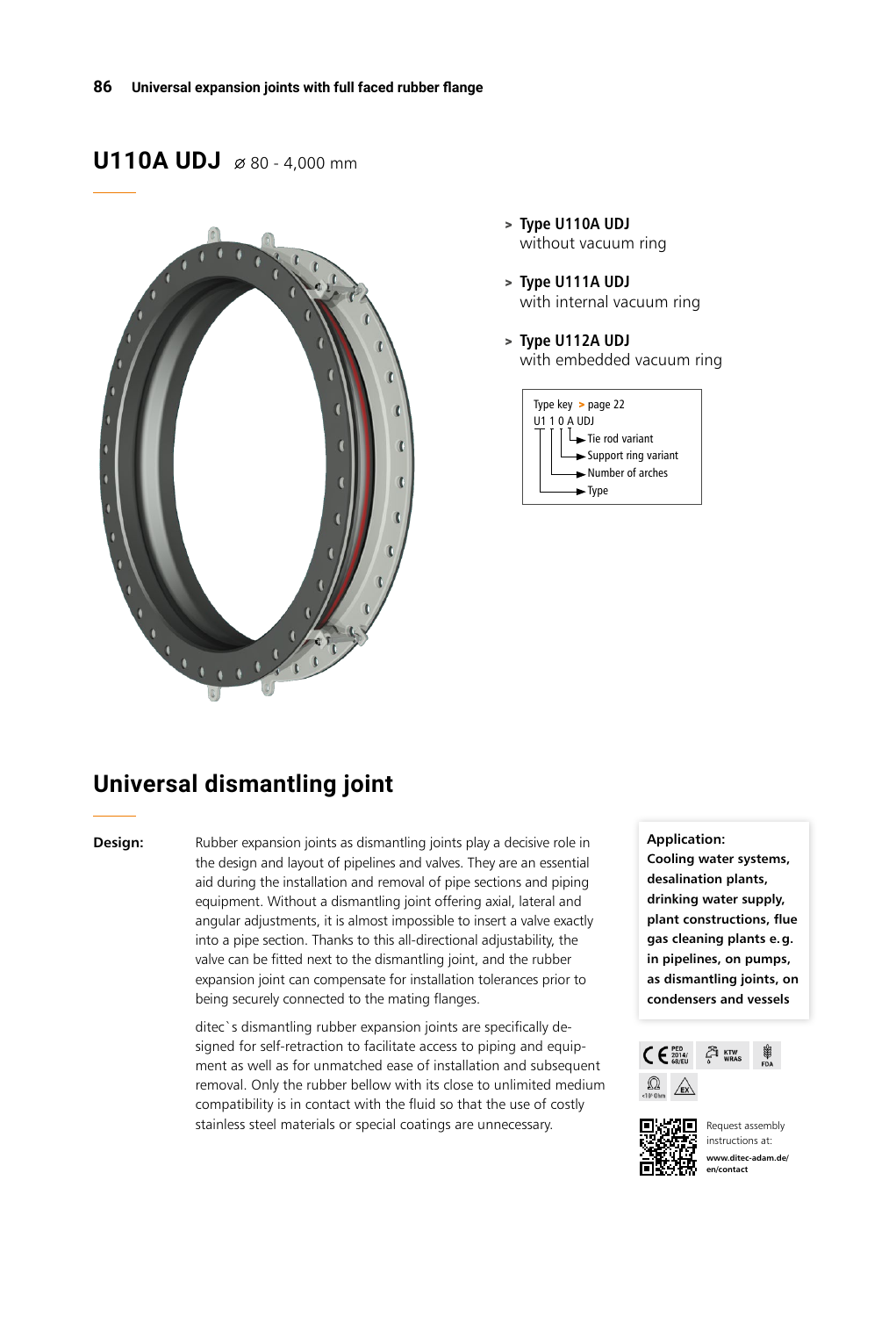

Dismantling rubber expansion joints are high elastic, streamlined, have depending from expected installation tolerances or movements single or multiple wide archs with full faced rubber flanges or swivel flanges with sealing bulge, are designed to compensate all-directional movements, have a cycle life in the tens of millions, are constructed with a high-grade leak-proof tube, multiple layers of high-strength cord, a seamless cover, and backing flanges with support collar. Optional with vacuum ring. In compliance with PED 2014/68/EU, FSA Technical Handbook and ASTM F1123 - 87.

**Universal dismantling joints have light-weight restraints only capable to retract the expansion joints but not designed to take thrust forces of the bellow. Restraints must be loosened for operation and hydraulic testing.**

| <b>Diameters:</b> | $\varnothing$ 80 to 4,000 mm, custom diameters possible                                                                                                                                                                                                                                                                                                                                                                                                                              |
|-------------------|--------------------------------------------------------------------------------------------------------------------------------------------------------------------------------------------------------------------------------------------------------------------------------------------------------------------------------------------------------------------------------------------------------------------------------------------------------------------------------------|
| Length:           | Standard L <sub>F</sub> = 150 to 400 mm ( $>$ page 74–79)<br>Custom length on request                                                                                                                                                                                                                                                                                                                                                                                                |
| Pressure:         | Up to 100 bar depending on diameter and length<br>Vacuum stability on request, with vacuum ring up to 0.05 bar absolute                                                                                                                                                                                                                                                                                                                                                              |
| Movement:         | For large axial, lateral and angular movements<br>For movement capabilities refer to type U110A (> page 74-79)<br>$\begin{picture}(150,10) \put(0,0){\vector(1,0){100}} \put(15,0){\vector(1,0){100}} \put(15,0){\vector(1,0){100}} \put(15,0){\vector(1,0){100}} \put(15,0){\vector(1,0){100}} \put(15,0){\vector(1,0){100}} \put(15,0){\vector(1,0){100}} \put(15,0){\vector(1,0){100}} \put(15,0){\vector(1,0){100}} \put(15,0){\vector(1,0){100}} \put(15,0){\vector(1,0){100}}$ |

**Spring rate:** Axial and lateral spring rates (> page 296)

#### **Bellows elastomers and reinforcements**

| <b>Elastomer</b>        | <b>Fabric</b>   | <b>Marking</b> | $\mathrm{C}$   | <b>Application</b>                                                   |
|-------------------------|-----------------|----------------|----------------|----------------------------------------------------------------------|
| <b>EPDM</b>             | Polyamid        |                | $-40$ +100     | Cooling water, hot water, seawater, acids, dilute chlorine compounds |
| <b>EPDM</b>             | Aramid          |                | $-40$ +100     | Cooling water, hot water, seawater, acids, dilute chlorine compounds |
| <b>EPDMht</b>           | Aramid          |                | $-40$ +120     | Cooling water, hot water, seawater, acids, dilute chlorine compounds |
| <b>EPDMwras</b>         | Polyamid        |                | $-40$ +100     | Drinking water, foodstuffs                                           |
| <b>EPDMwras</b>         | Aramid          |                | $-40$ +100     | Drinking water, foodstuffs                                           |
| EPDMbeige               | Polyamid        |                | $-40$ +100     | <b>Foodstuffs</b>                                                    |
| EPDMbeige               | Aramid          |                | $-40$ +100     | Foodstuffs                                                           |
| $\overline{\text{IIR}}$ | Polyamid        |                | $-20$   $+100$ | Hot water, acids, bases, gases                                       |
| <b>IIR</b>              | Aramid          |                | $-20$ +100     | Hot water, acids, bases, gases                                       |
| <b>CSM</b>              | Polyamid        |                | $-20$ +100     | Strong acids, bases, chemicals                                       |
| <b>CSM</b>              | Aramid          |                | $-20$   $+100$ | Strong acids, bases, chemicals                                       |
| <b>NBR</b>              | Polyamid        |                | $-30$ +100     | Oils, petrol, solvents, compressed air                               |
| <b>NBR</b>              | Aramid          |                | $-30$ +100     | Oils, petrol, solvents, compressed air                               |
| NBRbeige                | Polyamid        |                | $-30$ +100     | Oil, fatty foods                                                     |
| <b>NBRbeige</b>         | Aramid          |                | $-30$ +100     | Oil, fatty foods                                                     |
| <b>CR</b>               | Polyamid        |                | $-20$ +90      | Cooling water, slightly oily water, seawater                         |
| CR                      | Aramid          |                | $-20$ +90      | Cooling water, slightly oily water, seawater                         |
| <b>FPM</b>              | Aramid          |                | $-20$ +180     | Corrosive chemicals, petroleum distillates                           |
| FPMbeige                | Aramid          |                | $-20$ +180     | Oil, fatty foods                                                     |
| <b>NR</b>               | Polyamid        |                | $-20$ +70      | Abrasive materials                                                   |
| Silicon                 | Aramid<br>Glass |                | $-60$ +200     | Air, saltwater atmosphere, foodstuffs, medical technology            |

PTFE-lining: Firmly embedded against chemical attacks on the interior at the rubber bellows, available starting at  $\varnothing$  300 mm. Take the restriction of the listed movement into account (> page 74–79)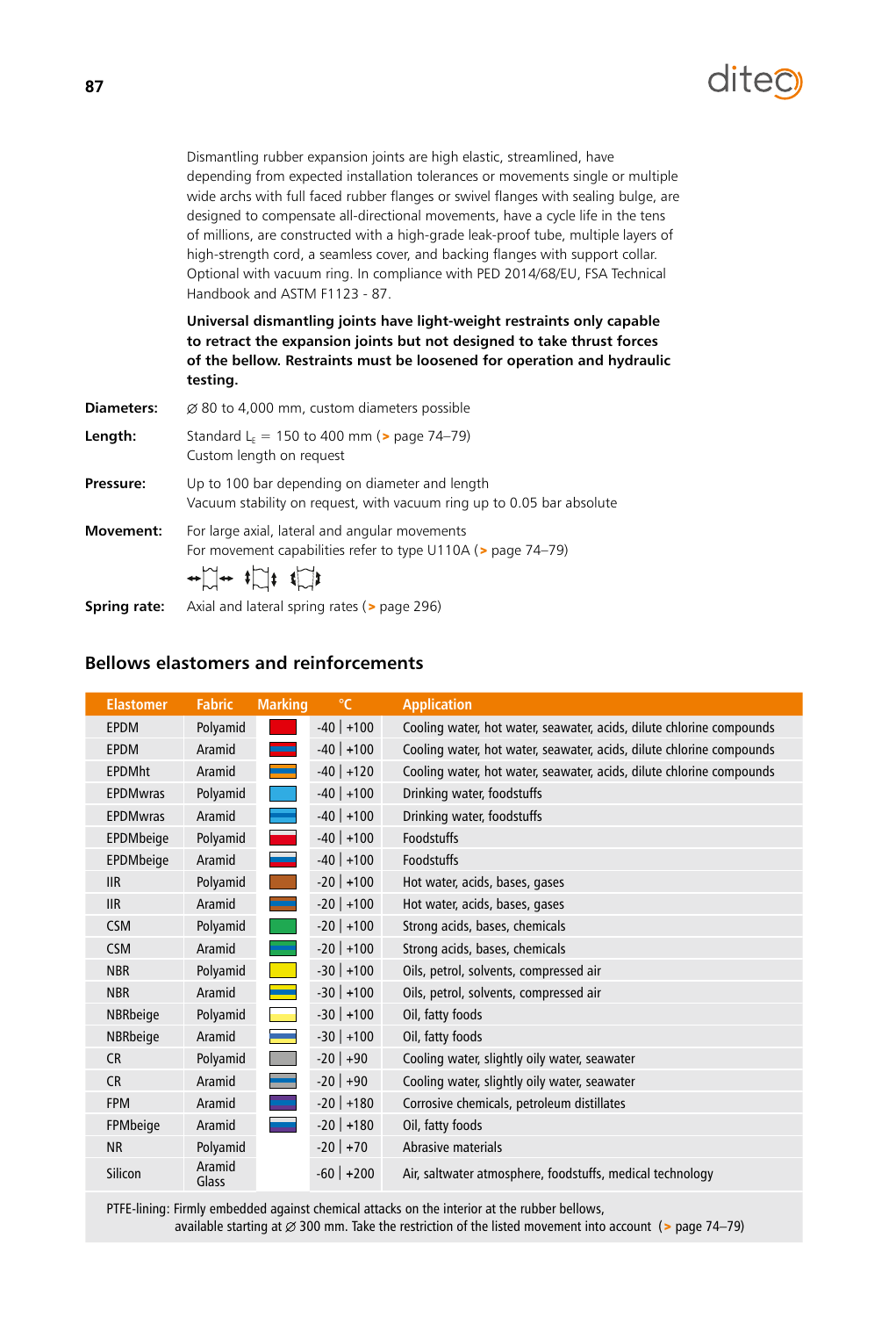# **Backing flanges**

| Design:              | Single-part, round backing flanges with several tie rod holder, support collar and clearance holes |
|----------------------|----------------------------------------------------------------------------------------------------|
| <b>Flange norms:</b> | DIN, ANSI, EN, AWWA, BS, JIS, special measurements (> page 298)                                    |
| <b>Materials:</b>    | Carbon steel, stainless steel or aluminium                                                         |
| Coating:             | Primed, hot-dip galvanised, special paint                                                          |

### **Accessories**

|                     | Protective covers: Ground protective shield<br>Protective shield or cover<br>Fire protective cover ( $>$ page 58) |
|---------------------|-------------------------------------------------------------------------------------------------------------------|
| <b>Flow liners:</b> | Cylindrical flow liner<br>Conical flow liner<br>Telescoping flow liner (> page 57)                                |
| <b>Filled arch:</b> | $($ page 42)                                                                                                      |

#### **Support rings**

| <b>TYPE</b>      | <b>Support rings</b> | <b>Vacuum ring</b>                         | <b>Pressure</b>                                                                         | <b>Movement</b> |
|------------------|----------------------|--------------------------------------------|-----------------------------------------------------------------------------------------|-----------------|
| <b>U110A UDJ</b> |                      | None                                       | Depending on the<br>diameter up to<br>100 bar, vacuum<br>stability on request           | $>$ page $74$   |
| <b>U111A UDJ</b> |                      | Medium contact, inside the arch            | Depending on the<br>diameter up to<br>100 bar, for vacuum<br>up to 0.05 bar<br>absolute | $>$ page 76     |
| <b>U112A UDJ</b> |                      | No medium contact, embedded in<br>the arch | Depending on the<br>diameter up to 40 bar,<br>for vacuum up to<br>0.05 bar absolute     | $>$ page 78     |
| <b>Materials</b> |                      |                                            |                                                                                         |                 |
| Stainless steel  |                      | Carbon steel, rubberised                   | Carbon steel, embedded                                                                  |                 |

#### **Cross section U110A UDJ**